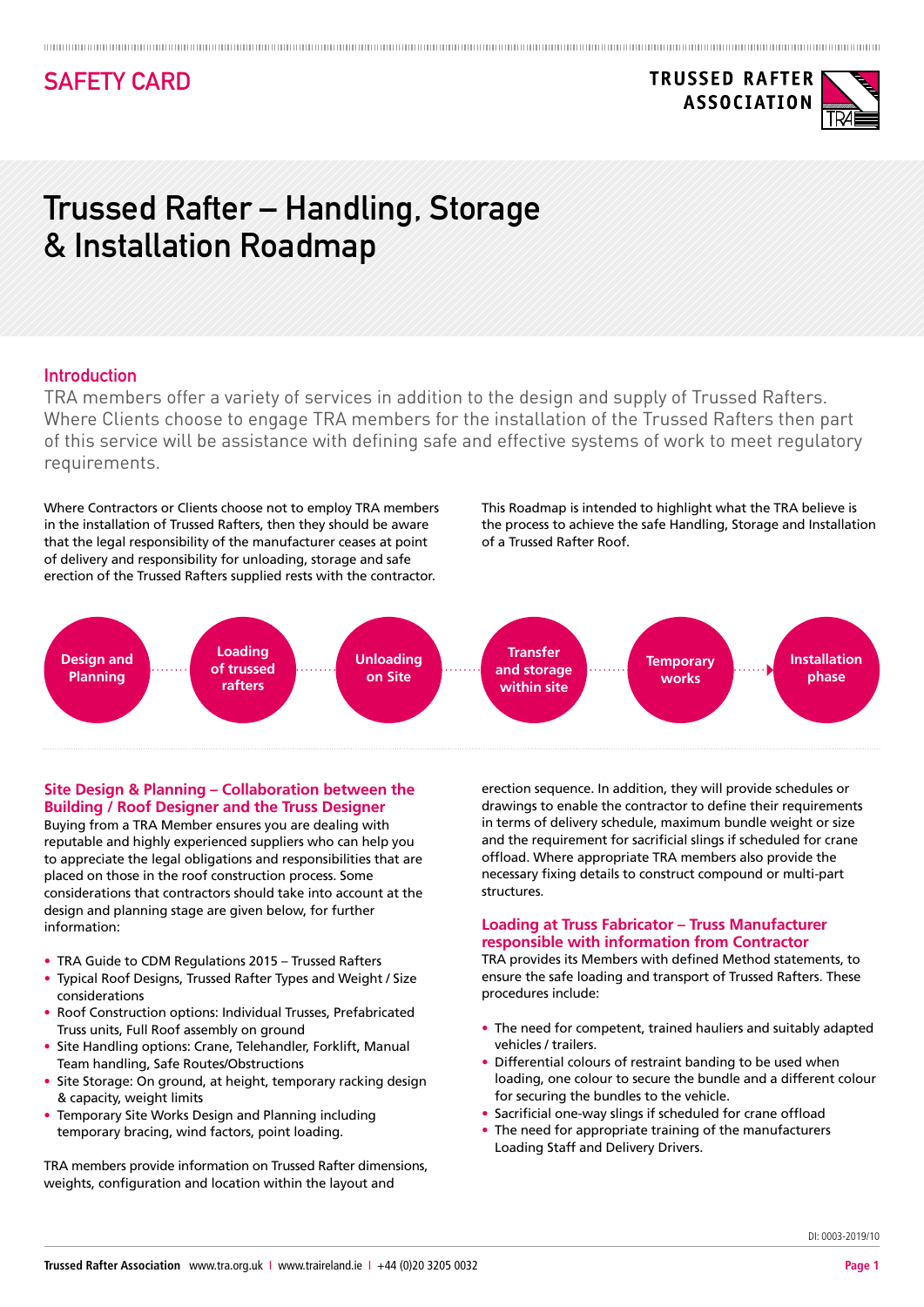## **Trussed Rafter – Handling, Storage & Installation Roadmap (cont.)**



#### **Unloading at Site – Responsibility of Contractor**

Contractors are responsible for unloading of vehicles at site. TRA assists its Members with generic method statements which can help sites develop safe methods of unloading either by crane or other forms of mechanical handling equipment. These documents are available from your chosen Trussed Rafter supplier upon request.

These procedures emphasise:

- Delivery scheduling, Vehicle type, size and routes for access, specific site restrictions or requirements
- Site Unloading method: Crane, Telehandler, Forklift, Manual Team handling, Safe Routes/Obstructions
- Site Storage method: On ground, at height, temporary racking design & capacity, weight limits
- Suitable level unloading areas safely segregated from pedestrians and site traffic
- All unloading is undertaken from ground level with no need for anyone to access lorry bed.
- The need for suitably trained, Banksman, Slingers, Crane Operators on site.

**Trussed rafters will be delivered in tight bundles using bindings. This will require mechanical handling equipment, such as a crane or forklift, to enable the safe unloading and manoeuvring of these large units. Where requested in advance bundles can be pre-slung to assist with crane offload.** 

**Due to the size and weight of trussed rafters, TRA recommends that manual handling is avoided wherever possible. This recommendation is based on:** 

Hierarchy for Manual Handling as defined in the - Manual Handling Operations Regulations 2002.



The Regulations set out a three-step approach which each employer should take:

**Step 1:** avoid the need for any manual handling involving risk of injury, "so far as is reasonably practicable" ... **The provision of mechanical handling equipment such as crane or forklift will avoid the need for manual handling of trussed rafters** "so far as is reasonably practicable"

**Step 2:** where manual handling tasks cannot be avoided, assess the risks. ...

**Step 3:** reduce the risk of injury.

**Transfer and Storage within Site – Responsibility of Contractor** 

Multiple handling and site storage increase the risk of damage, so where practicable trussed rafters should be unloaded directly from vehicle to roof erection. Where this is not possible then alternative is unloading to a specifically designed storage rack or loading bay as close as possible to their end location and time for use. Other considerations for the contractor are:

- TRA Introduction to the Storage and Installation of Trussed Rafters
- Site Handling method: Crane, Telehandler, Forklift, HIAB, Manual Team handling. Safe Routes
- Site Storage: Location On ground, at Height, Flat, Upright, Racking design & capacity, weight limits, Weather protection. **Stability & Safety within Storage**
- Site Staff Training /Qualification for handling and installation of Trussed Rafters